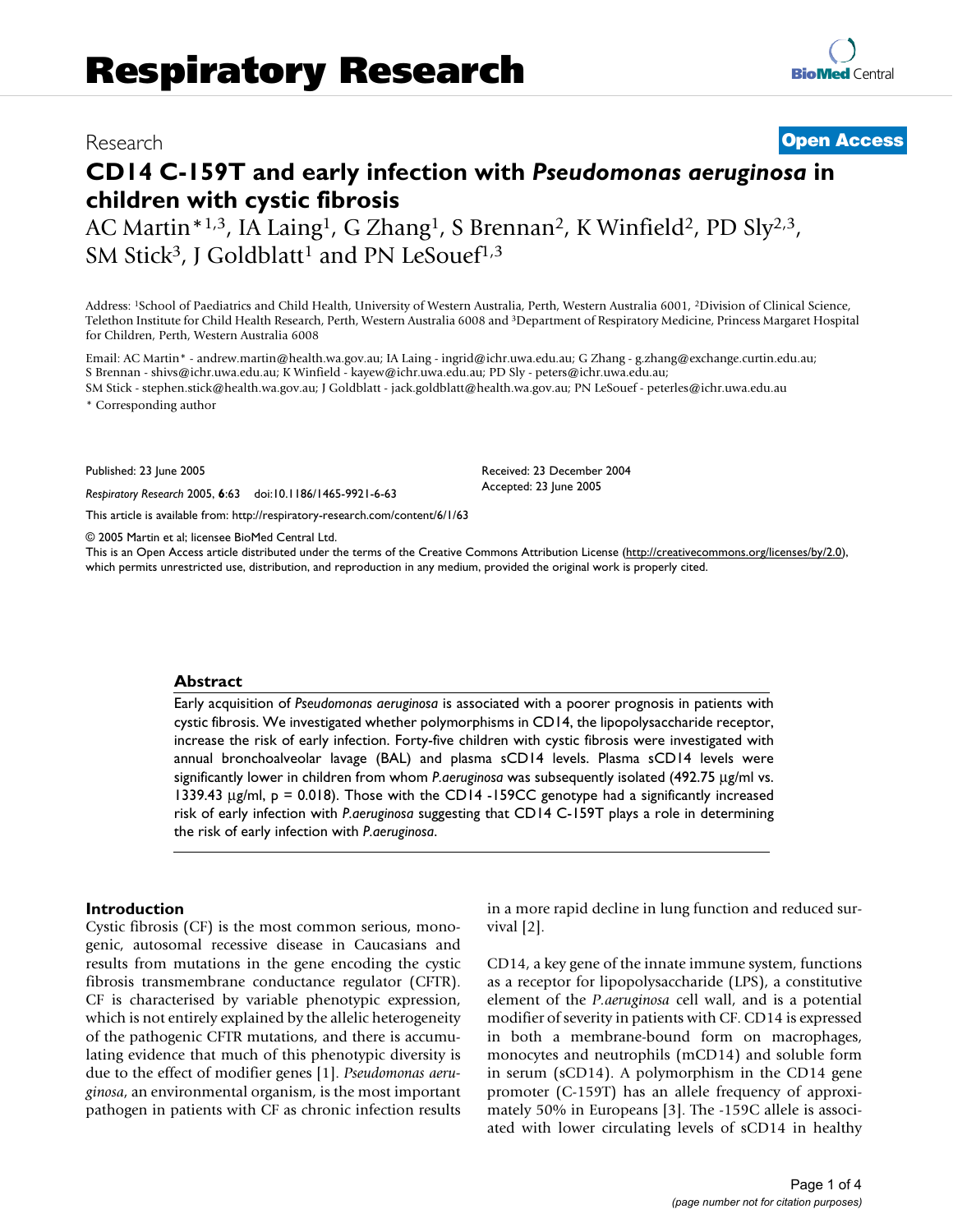children. Higher constitutive levels of mCD14 and sCD14 have been shown to increase the magnitude of airway neutrophil response to LPS [4], whereas CD14 receptor blockade results in a reduction in the deleterious systemic responses that occur in sepsis, due to a reduction in proinflammatory cytokines but at the expense of an increased bacterial load [5]. Hence, CD14 may play a pivotal role in determining the balance of infection and inflammation in CF. Increased expression of CD14 may be associated with more inflammation but a reduced bacterial load, whereas reduced expression may result in less inflammation but a greater bacterial load.

We hypothesised that *P.aeruginosa* infection would be acquired earlier in children with the -159CC genotype.

# **Methods**

A prospective, population-based, cohort of children with CF was recruited from the only tertiary paediatric hospital in Western Australia, which cares for all children with CF in the state. Annual bronchoscopy, performed through a laryngeal mask to minimise the risk of upper airway contamination, was done routinely from diagnosis until 7 years of age in all children with CF. Children diagnosed after the neonatal period, whose first BAL was positive for *P.aeruginosa* were excluded from this analysis, as in this situation it could not be determined when they had initially acquired this pathogen.

All children with a positive BAL culture for *P.aeruginosa*, which was defined as >10,000 CFU/ml, were admitted to hospital for further treatment. Blood was collected for genetic studies and subjects were genotyped for the CD14 promoter polymorphism as previously described [3]. Plasma samples taken at the time of the earliest BAL, when the children were not infected with *P.aeruginosa*, was available for measurement of sCD14 levels in 31 children. Plasma sCD14 levels were determined using a commercially available enzyme-linked immunosorbent assay (ELISA) kit (R&D Systems, Minneapolis, USA).

The Kaplan-Meier survival method was used to explore the difference in the *P.aeruginosa* free survival rates between CD14 genotype groups. As children in the study were not the same age, data was censored for individual children who were known to have not isolated *P.aeruginosa* at the time of their last BAL and this information was incorporated into the analysis. Breslow test (Breslow Generalized Wilcoxon Test) was employed to compare the difference in the survival curves of acquisition of *P. aeruginosa* in the three CD14 genotype groups. Multivariate Cox regression was used to estimate the relative risks after adjustment for potential confounding factors including age, sex, CFTR mutation and nutritional status. Plasma sCD14 levels were analysed by ANOVA and all the statistical analyses were performed using SPSS for Windows (Version 11).

Parents of all participants gave informed consent and the Ethics Committee of King Edward Memorial and Princess Margaret Hospitals, Western Australia, approved the study.

# **Results**

Forty-five children (22 male), aged 0.6–6.6 years (mean 3.25 years) were studied, of whom 25/45 (55%) were DF508 homozygous and 20/45 DF508 heterozygous. CF was diagnosed at a mean age of 0.23 yrs (95%CI 0.06–0.4 yrs), with 73% diagnosed in the newborn period. There was no significant difference between CFTR mutation (p = 0.74), gender ( $p = 0.38$ ), nutritional status (weight for height z scores) ( $p = 0.39$ ) or socio-economic status ( $p =$ 0.29) in those who did and did not isolate *P.aeruginosa*. CD14 genotype frequencies at position -159 were: CC 12/ 45 (27%), CT 20/45 (44%), TT 13/45 (29%). *P.aeruginosa* was isolated from thirteen children (29%) and the mean age of acquisition was 2.26 years (95% CI 1.29–3.25). Subjects with CD14 -159CC appeared to isolate *P.aeruginosa* at a younger age (mean = 1.1 years, 95%CI = 0.2–1.9 years) than -159CT (mean = 2.8 years, 95%CI = 1.3–4.2 years) and TT subjects (mean = 3.3 years), although this difference was not statistically significant ( $p = 0.19$ ).

Figure [1](#page-2-0) shows the *P.aeruginosa* free survival curves of the three CD14 genotype groups. The probability of children remaining free of *P.aeruginosa* with -159CC is consistently below that of children who are CT or TT and the curve for children with CT is below that of children with TT. For example, at 2 years of age, the % children remaining uninfected with *P.aeruginosa* is 55% vs. 82% vs. 100% for CC, CT and TT respectively.

Compared with -159TT, children with the CC genotype had a 10-fold (95%CI = 1.09–92.30, p = 0.042) higher relative risk and children with the CT genotype had an intermediate 5.5 fold (95%CI = 0.69–44.63, p = 0.108) higher relative risk of being infected with *P.aeruginosa*. After adjustment for CFTR mutation and nutritional status, the estimated relative risk in children with CC or CT increased further (RR = 13.32, 95%CI = 1.37–129.13, p = 0.025 and  $RR = 6.0$ , 95%CI = 0.71–51.03, p = 0.101 respectively). This suggested that independent of CFTR mutation and nutritional status, those with the C allele had a significantly increased risk of being infected with *P.aeruginosa*. In addition, there was a significant linear trend across the three genotype groups, between increasing numbers of C alleles and increasing likelihood of being infected with *P.aeruginosa* (p = 0.015).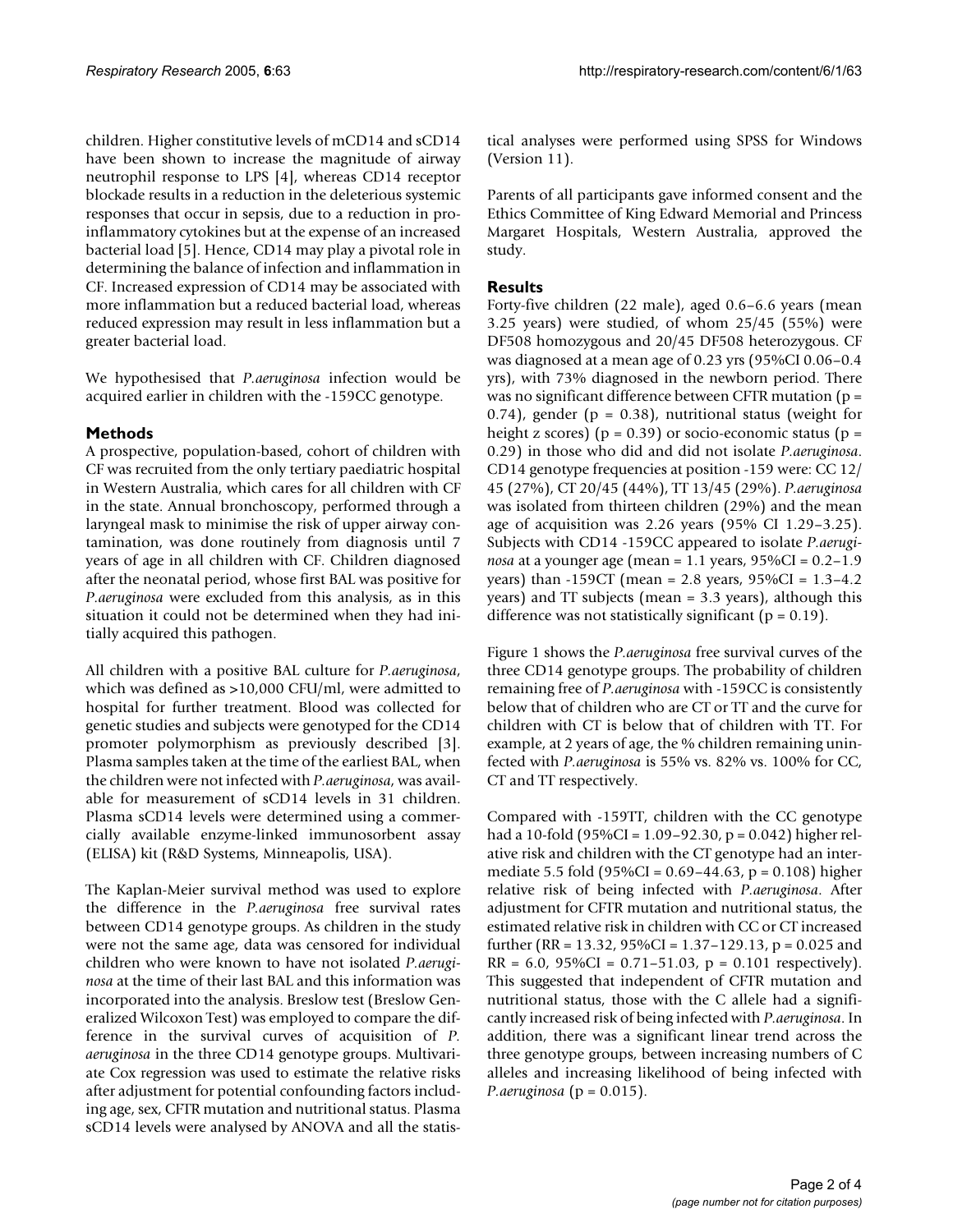<span id="page-2-0"></span>

## Kaplan-Meier estimates of propor **Figure 1** tion of children free from *P.aeruginosa* by CD14 C-159T

Kaplan-Meier estimates of proportion of children free from *P.aeruginosa* by CD14 C-159T. 1Breslow Test (Breslow Generalized Wilcoxon Test) 2"Censored" represents the censored observations that arise when the duration of a study is limited.

Compared to children who subsequently isolated *P.aeruginosa*, those who remained free of *P.aeruginosa* had significantly higher plasma sCD14 levels: 1339.43 µg/ml (95%CI 1096.63–1635.98 µg/ml) vs. 492.75 µg/ml (95%CI 55.7-4359.01  $\mu$ g/ml), p = 0.018. We found no significant association between plasma sCD14 levels and CD14 C-159T ( $p = 0.38$ ).

### **Discussion**

This study showed an association between CD14 -159CC and early acquisition of *P. aeruginosa* in children with CF. Many CF centres promote aggressive treatment regimes to eradicate first isolates of *P.aeruginosa*, and, thus, prospectively identifying a "high risk" group of infants with CF could have substantial clinical benefit.

CD14 receptor activation results in a strong Th1 cytokine response, directed through IL-12, in an attempt to eradicate pathogens. The finding of lower plasma sCD14 levels in children who subsequently isolate *P.aeruginosa* suggests that an inadequate pro-inflammatory response to LPS may place these individuals with CF at greater risk of early *P.aeruginosa* acquisition. The lack of association between CD14 C-159T and plasma sCD14 levels may merely